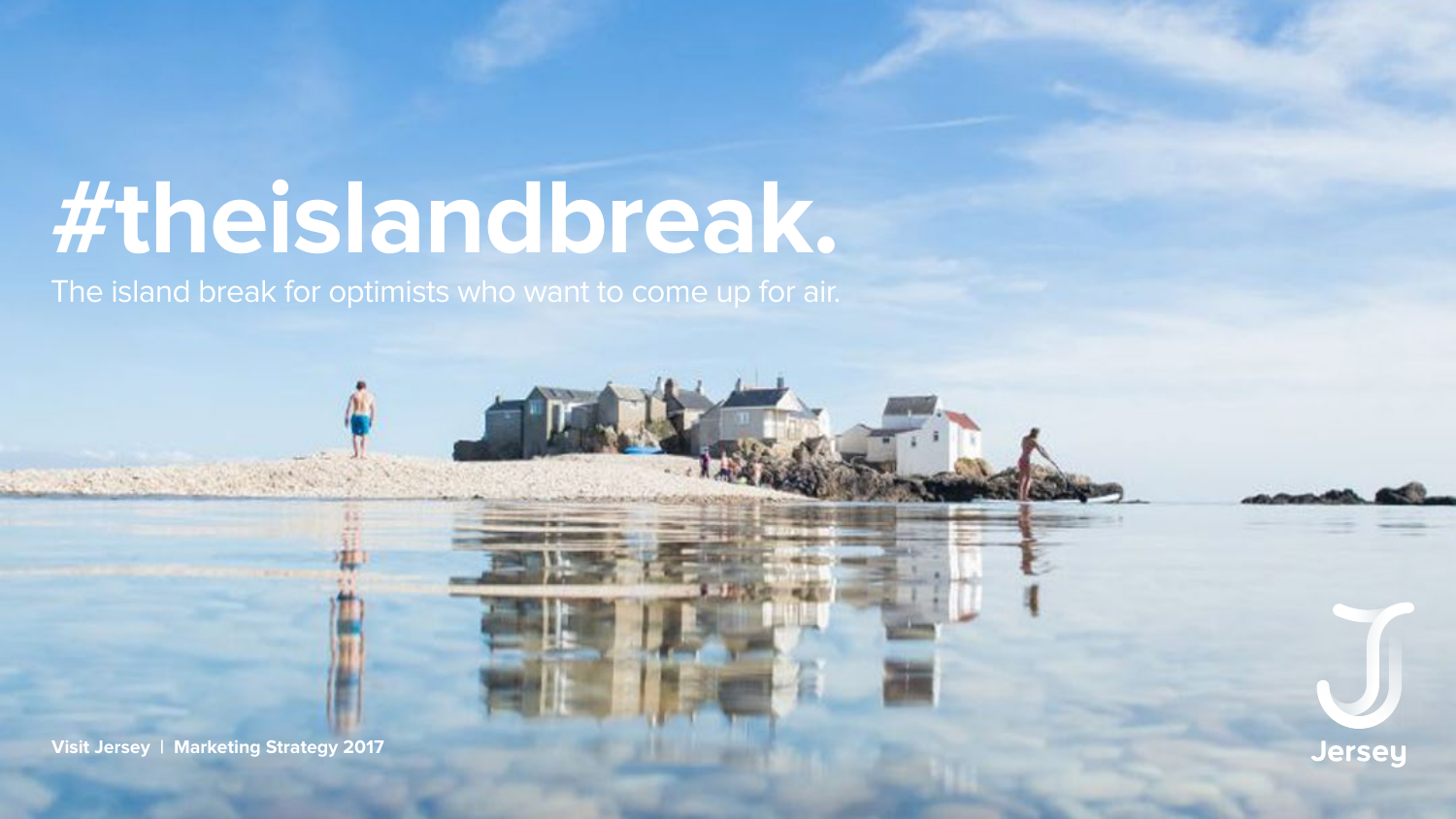# **Mission**

Promote tourism to and within Jersey in an innovative, economic and efficient way thus delivering a vision of a vibrant sustainable tourism industry.

# Ambition

The long-term objective is to achieve a million visitors, spending £500 million a year by 2030.

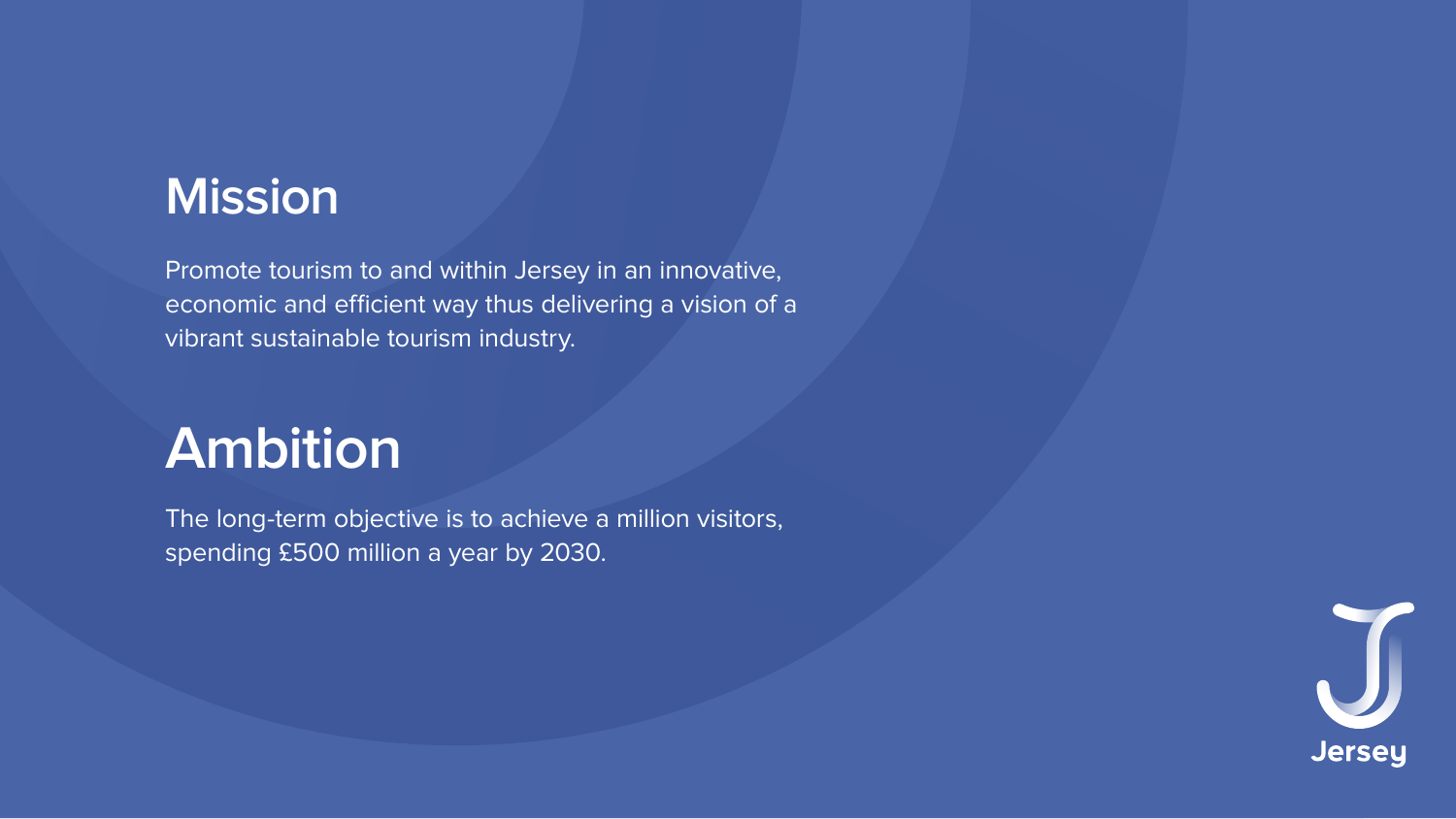# Strategy



### Bring brand Jersey to life

Leverage our new brand proposition to tell our island story that connects visitors to an emotive experience.



### Align best prospects to best channel

right people, right place, right time, right message.



### Capture, create & nurture visitor intimacy

Activate and engage visitors through relevant, breathtaking and personalised content.



### Partner with the industry

Work with our partners to better distribute brand Jersey and generate sales.

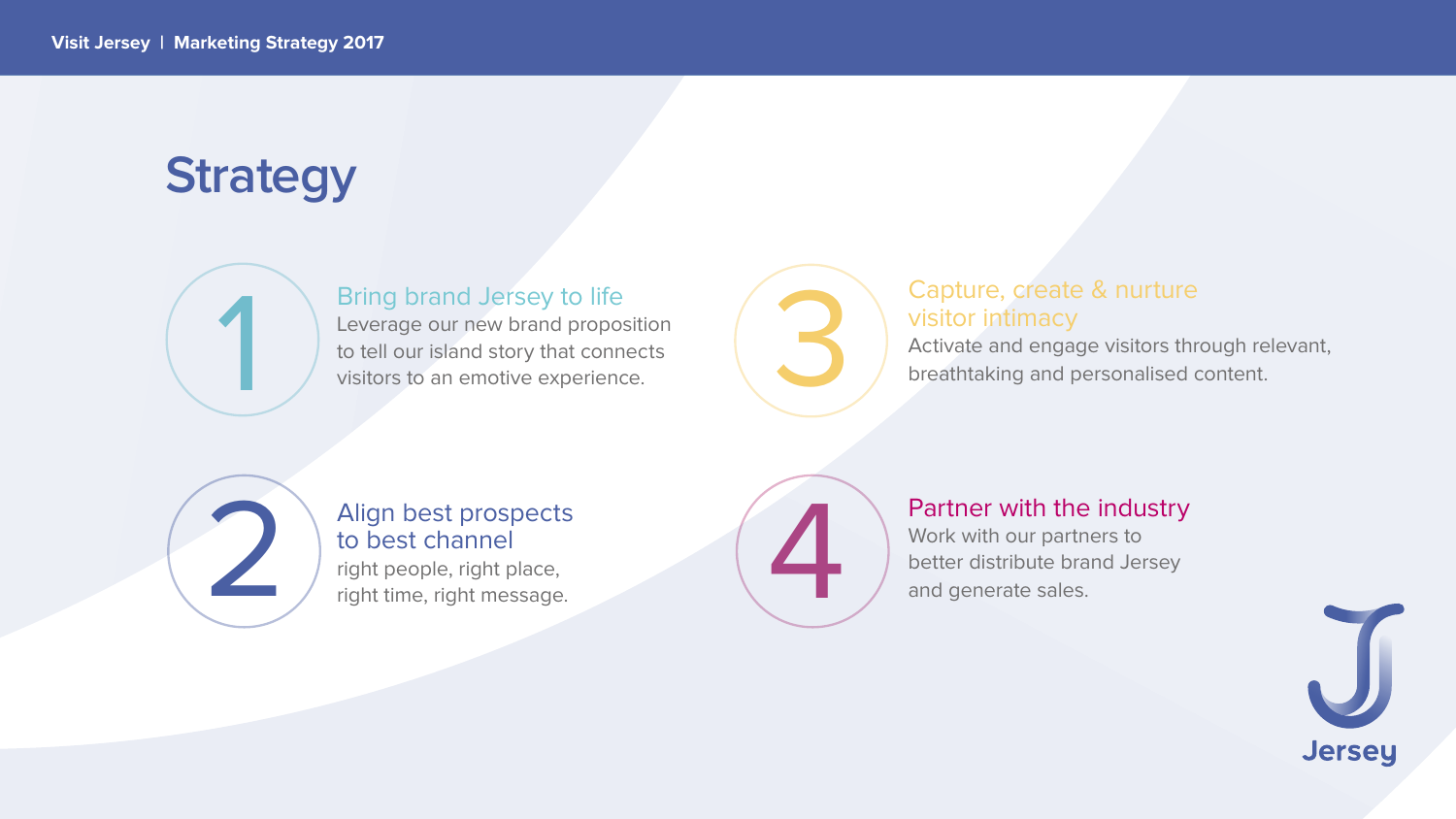# **Bring brand Jersey to life**

Leverage our new brand proposition to tell our island story that connects visitors to an emotive experience

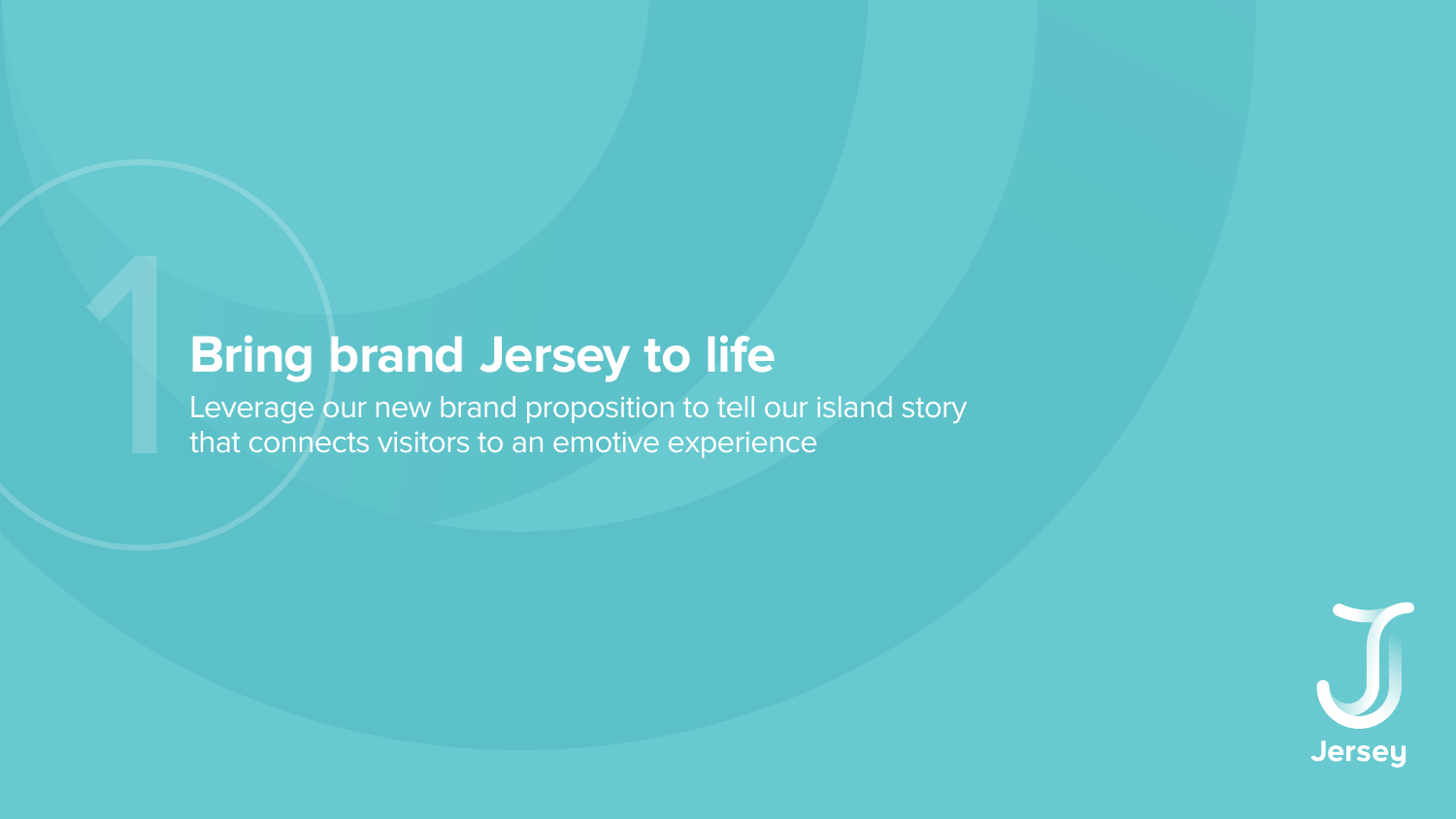# **Bring brand Jersey to life**

Leverage our new brand proposition to tell our island story that connects visitors to an emotive experience

VJ will seek out and seize opportunities to leverage Brand Jersey by targeting the right people, in the right place, at the right time.

**Build** Defend **Evolve** 

Continue to build brand in new segments. Convert more potential visitors from "I am not considering Jersey" to "I am considering Jersey"

Keep reminding current visitors just how special Jersey is. Our loyal visitors are important to us and we need to retain them.

Continue to adapt and evolve, to stay current and competitive, in line with visitor research and demand.

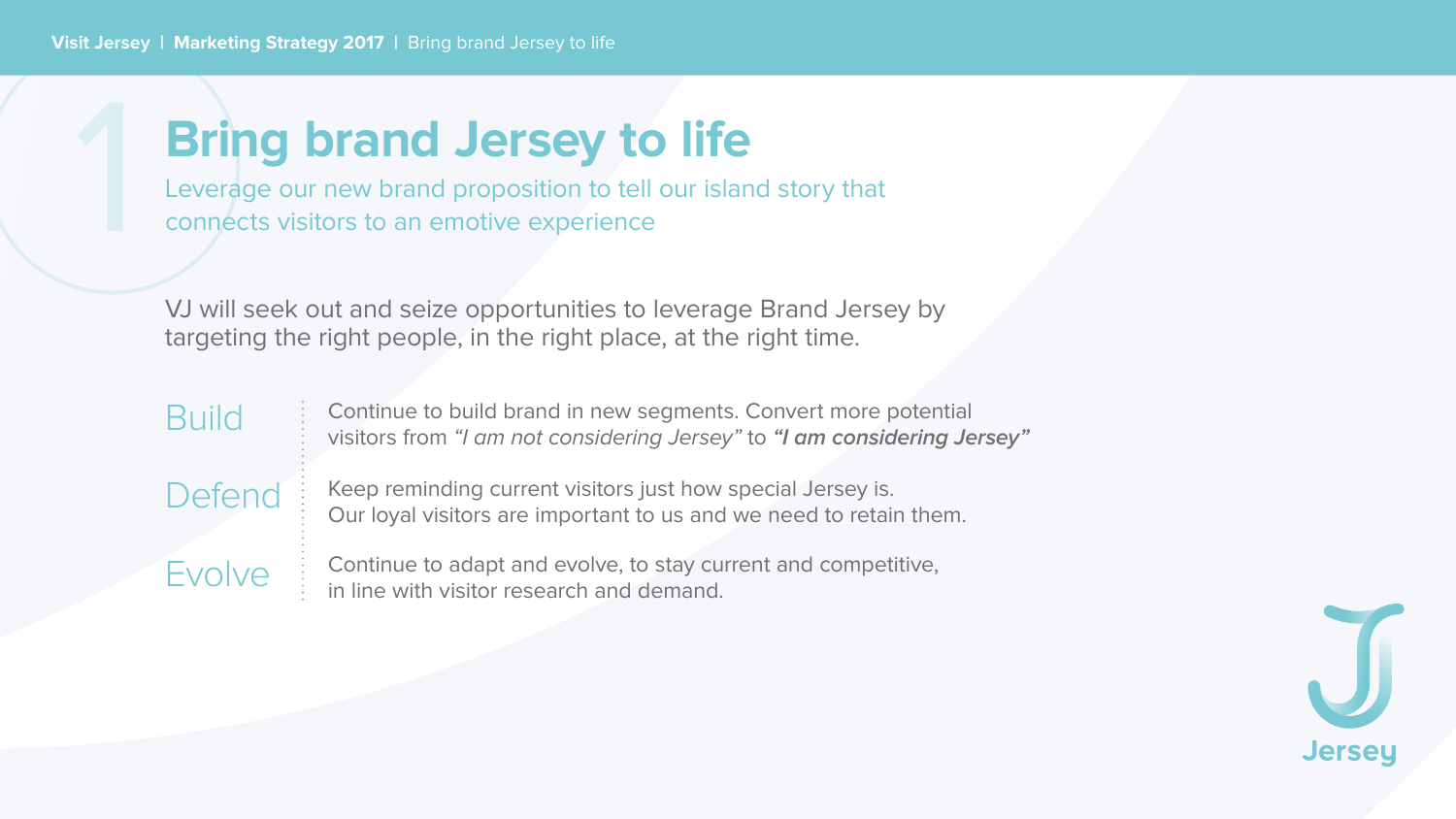# Align best prospects to best channel

Right people, right time, right place, right message

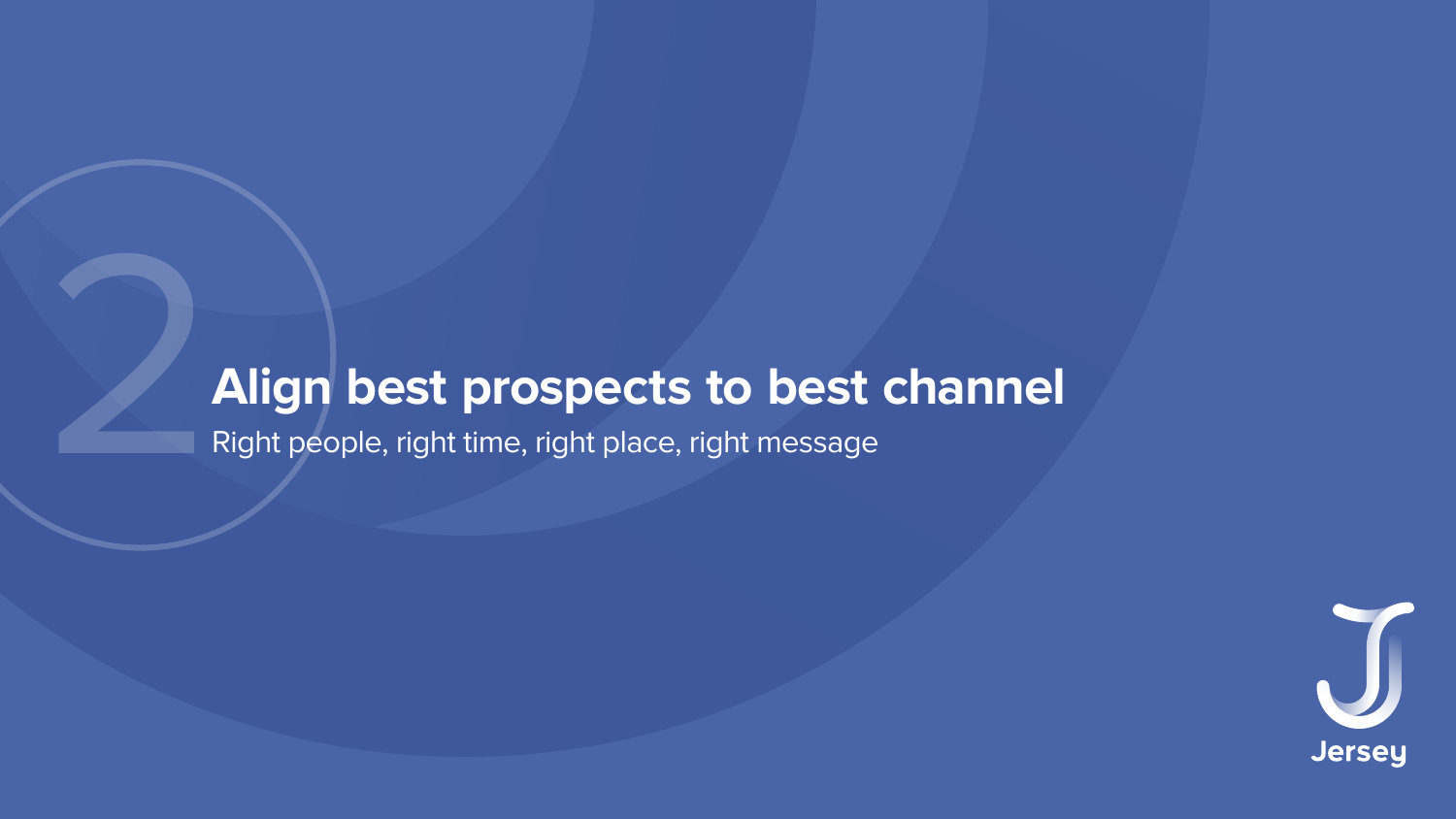# Align best prospects to best channel

Right people, right place, right time, right message

**Moment of truth** 

Time for a holiday

### **ALWAYS HAPPENING**

#### Inspiration

#### 'Drip Feed'

#### TV, film, social media, emails and marketing,

word of mouth.

#### Not signed up for

Social media, emails, marketing, blogs, word of mouth.

'Feed Me'

#### Signed up for

### **Active Searching**

#### 'Find Me' inspiration seeking

Still very undecided open to a number of destinations. Mainly filtering on other criteria, e.g. type of holiday, time of year, budget, departure airport, no. / type of people in party Experience.

Have some destinations in mind (likely from previous inspiration stage). Considering and filtering these ideas on similar criteria to 'find me.'

#### **Moment of truth** This one looks good

### **Moment of truth** That's the one, I'm doing it!

#### 'Pick Me' information seeking

### Deliberating

Validate / confirm final choice of destination according to own personal criteria, which may include some of the following:

- What can I / we do there?
- Where could I stay?
- Can I afford it?
- Am I happy with how I get there?
- How will I get around whilst I'm there?
- · Is it the right time to go? (Time of year / life stage)
- Am I / we happy with any compromises we are making?

Can go back to start of journey at this point

### **Booking**

Flights first in most cases, then accommodation and activities / itinerary (depending on type of person, e.g. more of a planner vs. more spontaneous)



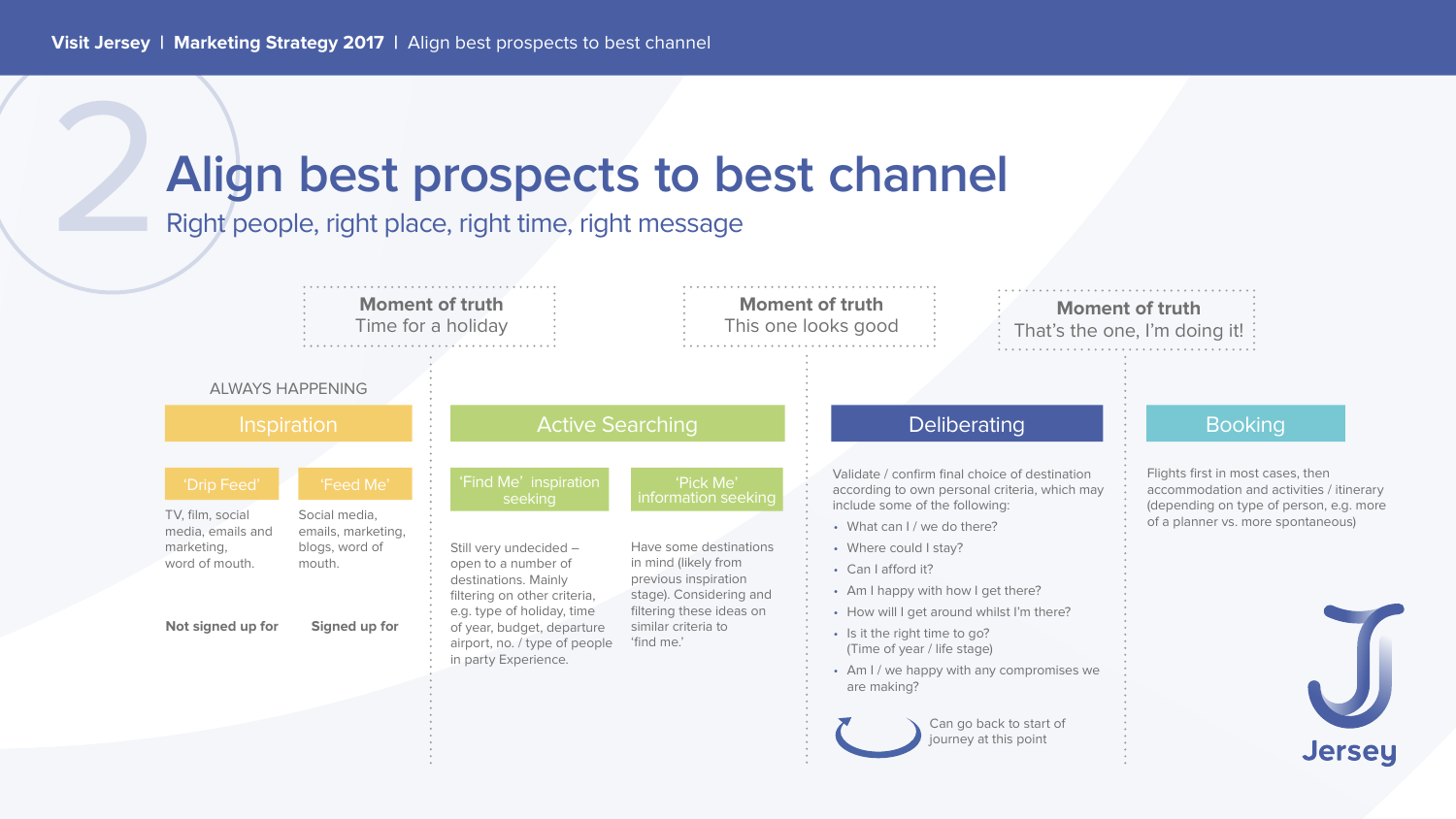# Capture, create & nurture visitor intimacy

Activate and engage visitors through relevant, breathtaking and personalised content

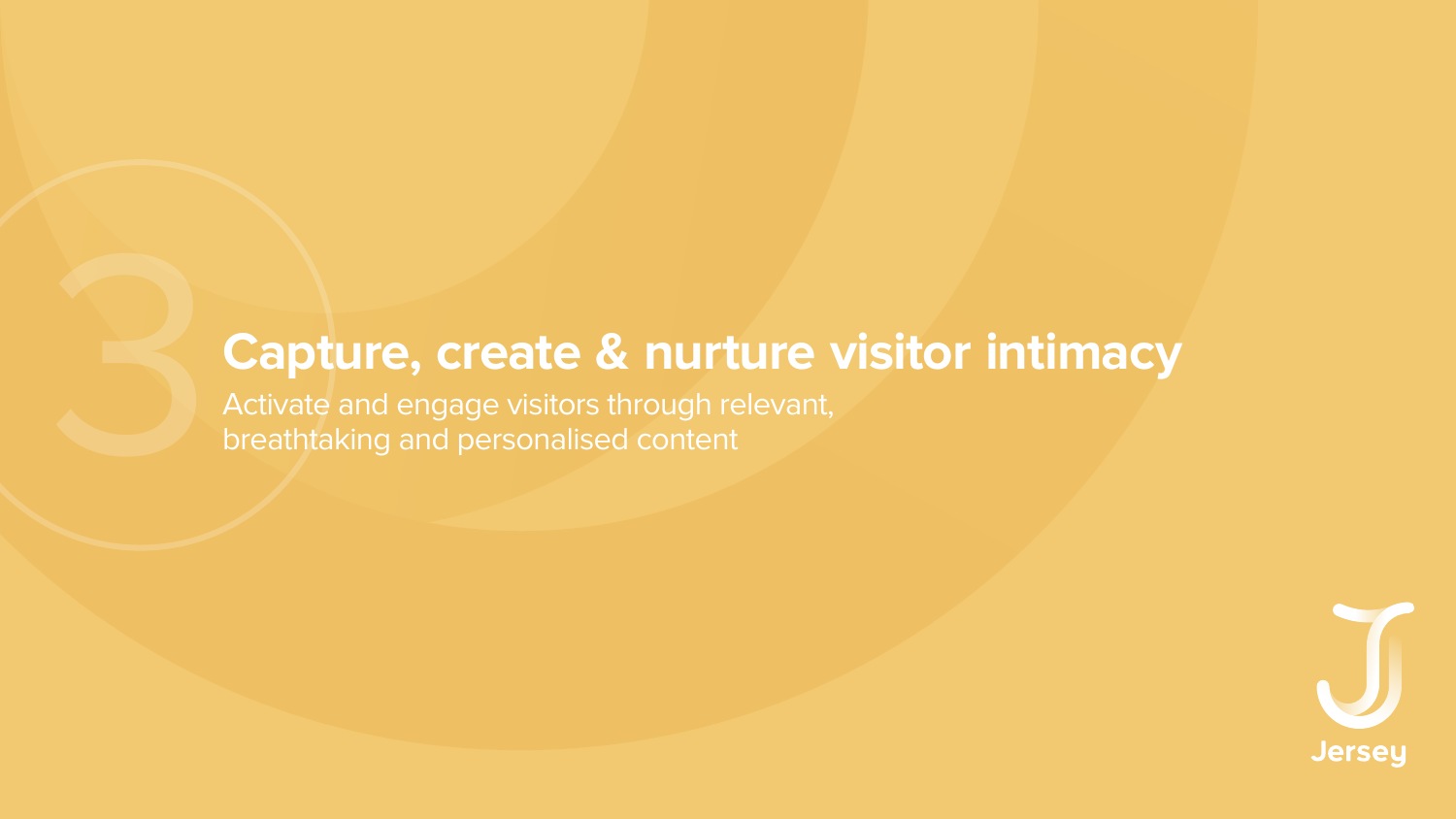# Capture, create & nurture visitor intimacy

Activate and engage visitors through relevant, breathtaking and personalised content

VJ will build deeper and more engaged relationships with current and potential vistors through the continuous production, curation and distribution of powerful, breathtaking and relevant content.

Clearly communicate to the industry a content framework with supporting imagery / video.

| $\frac{1}{2}$ Winter     |                                 | $\frac{1}{\sqrt{2}}$ Spring |                         | <b>Exit Summer</b>           |                      | √ Autumn                 |                              | **                   |                       |                          |                 |
|--------------------------|---------------------------------|-----------------------------|-------------------------|------------------------------|----------------------|--------------------------|------------------------------|----------------------|-----------------------|--------------------------|-----------------|
| <b>January</b>           | February                        | <b>March</b>                | <b>April</b>            | <b>May</b>                   | June                 | July                     | <b>August</b>                | September            | October               | November                 | <b>December</b> |
| Spa & wellness<br>breaks | Spa & wellness<br>breaks        | Group holidays              | <b>Family holidays</b>  | Luxury holidays              | Singles holiday      | Beaches &<br>scenery     | Beaches &<br>scenery         | Food                 | <b>Couples breaks</b> | Farmer's market          | Shopping        |
| Summer breaks            | Summer breaks                   | Walking                     | Farmer's market         | Michelin star<br>restaurants | Beaches &<br>scenery | <b>Beach activties</b>   | Weddings                     | Outdoor breaks       | Walking               | Winter festivals         | Family holidays |
| Short break              | Short break                     | Cycling                     | <b>Group activities</b> | <b>Jersey History</b>        | Gardens & floral     | Surfing &<br>watersports | <b>Music &amp; festivals</b> | <b>Autumn breaks</b> | Wellness              | Occupation &<br>heritage | Farmer's market |
|                          | Romantic breaks Romantic breaks | <b>Group activities</b>     | Occupation              | <b>Cultural Jersey</b>       |                      |                          |                              |                      |                       |                          |                 |

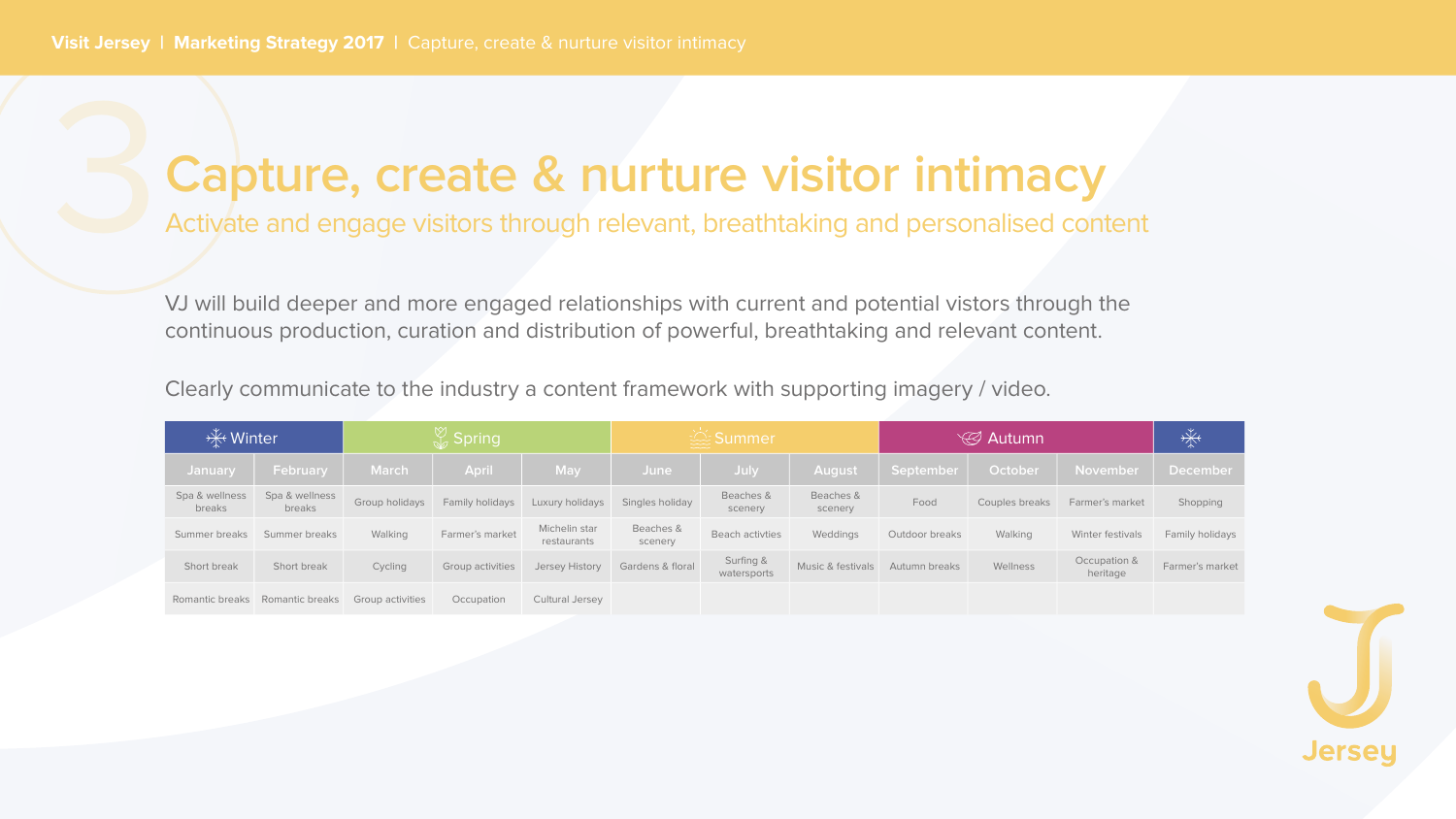## Capture, create & nurture visitor intimacy Activate and engage visitors through relevant, breathtaking and personalised content

Continue to enhance digital assets by improving user-ability through personalisation and the introduction of an itinerary planner (Q1 2017)

Move further to the top of the sales funnel to grow the consideration set - but also work harder at the bottom to provide better quality referrals for partners (less volume - but better value)



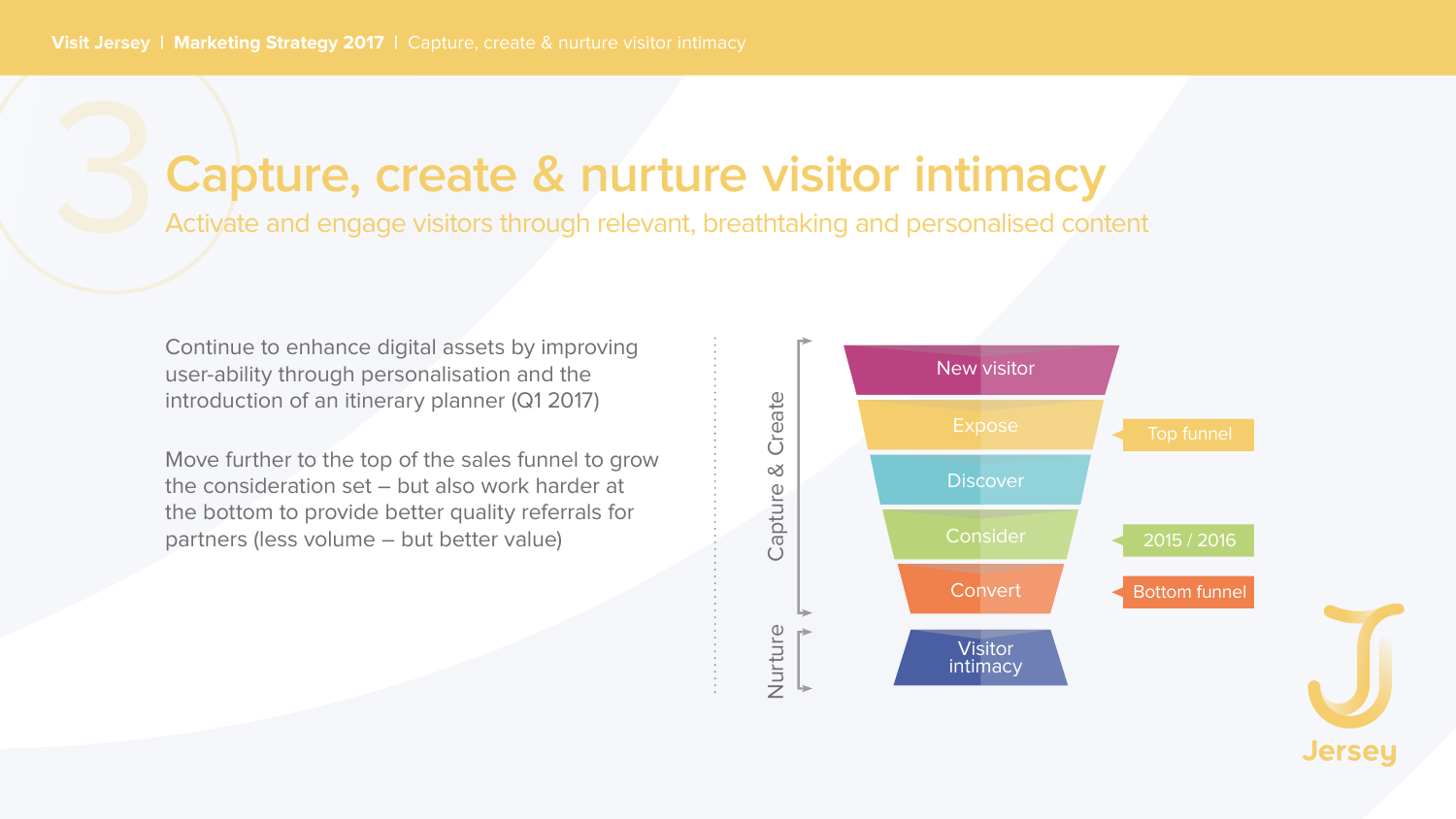# Partner with the industry

Work with our partners to better distribute brand Jersey

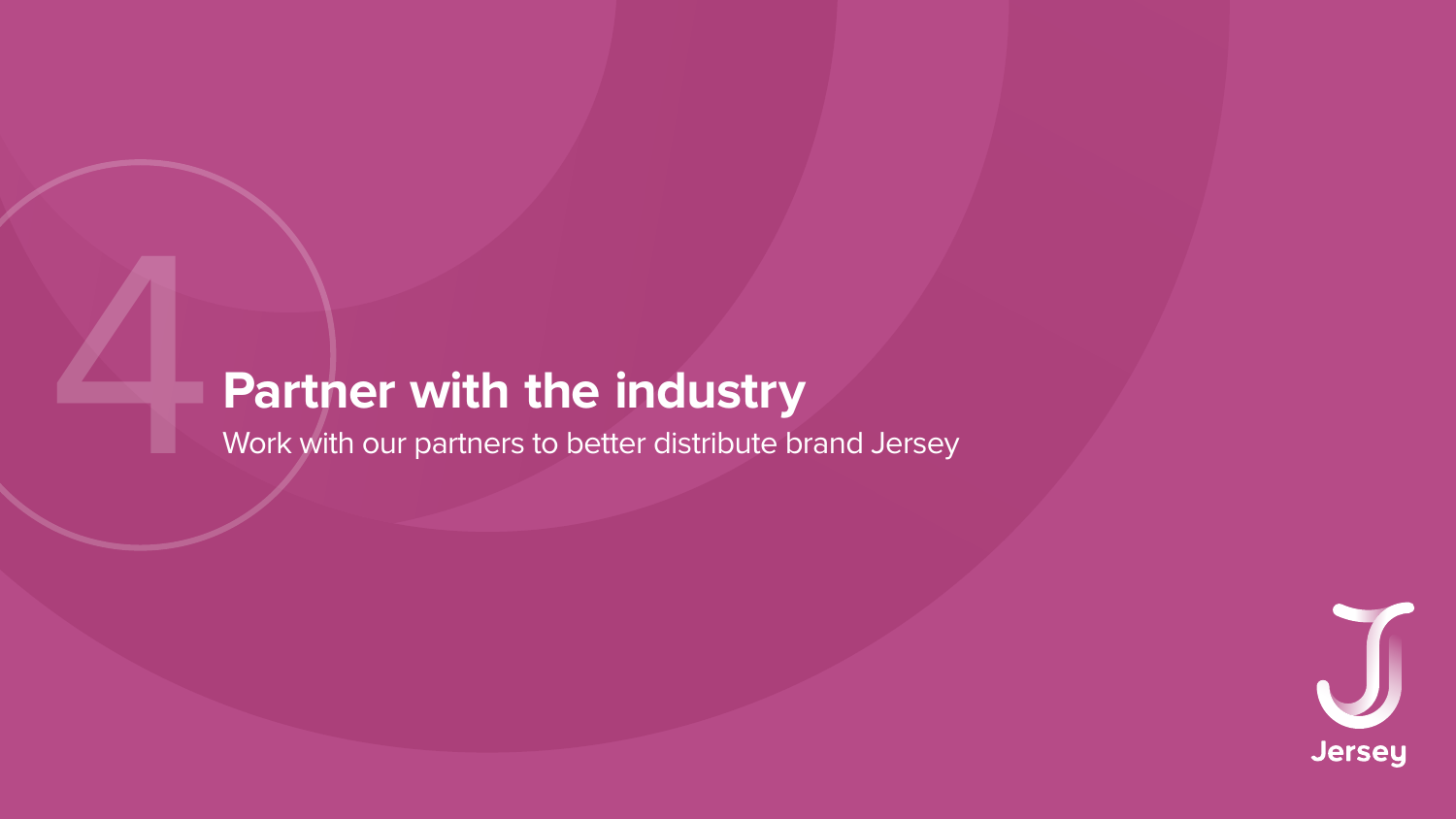## Partner with the industry Work with our partners to better distribute brand Jersey

Continue to work with suppliers, carriers and tour operators to enhance marketing activities and deliver a better return on investment.

Work in partnership to amplify brand Jersey, provide partners with better access to VJ channels to capture sales prospects and improve the range of opportunities for potential visitors to source and buy access to Jersey.

Programmes Channels Data

Collaborate with the industry on joint marketing activities to strengthen our offer and provide better access to buy Jersey

Enhance VJ owned marketing channels and improve the quality of the referrals

Improve partner feedback and provide partners with valuable visitor analytics specific to their product

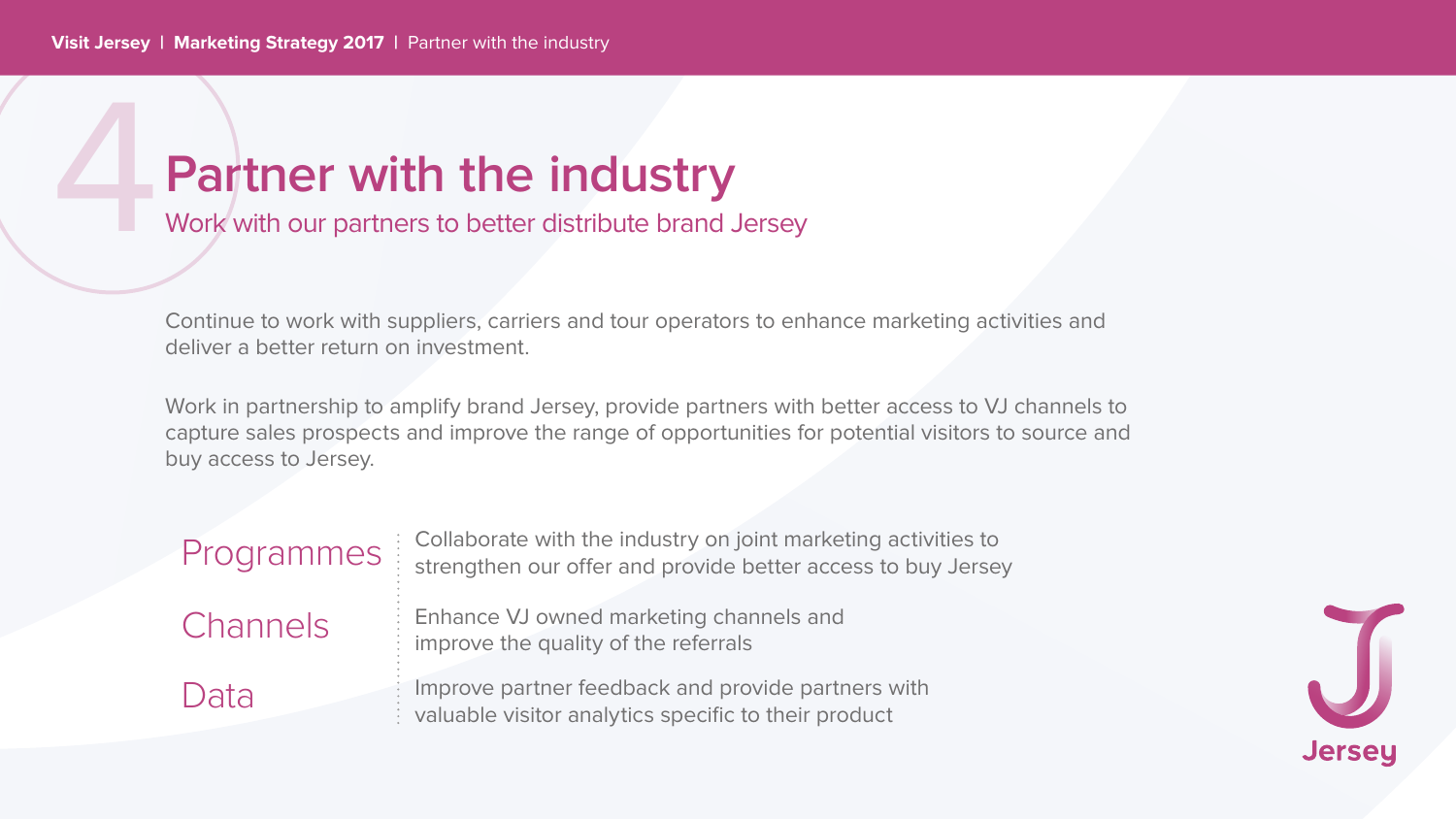# **United Kingdom**

### **Market Profile 2015**

**Total value: Unknown** Value SLV: £120m Av Length stay SLV: 4.6 **SLV visitors: 251K** 

**SLV: 72% Bus: Unknown VFR: Unknown** 

## Investment Consumer Digital (always on) **NORTH Trade**



### **Target Market Profile**

| <b>Retain 1</b>                                                                                                                                    | <b>Retain 2</b>                                                                                                                                 |
|----------------------------------------------------------------------------------------------------------------------------------------------------|-------------------------------------------------------------------------------------------------------------------------------------------------|
| $55+$<br>Retired / working<br>2+ holidays a year<br>3-6+ month lead time<br>Package driven<br>60 miles from departure points<br>ABC1               | $25 - 54$<br>Working<br>1+ holidays a year<br>3-6+ month lead time<br>Package driven<br>60 miles from departure point<br>ABC1C2                 |
| <b>Convert 1</b>                                                                                                                                   | <b>Convert 2</b>                                                                                                                                |
| $25 - 54$<br>No children<br>2+ holidays a year<br>4-6-week lead time<br>Working<br>Independent traveller<br>60 miles from departure points<br>ABC1 | $25 - 54$<br>Children<br>2+ holidays a year<br>4-6-week lead time<br>Working<br>Independent traveller<br>60 miles from departure points<br>ABC1 |

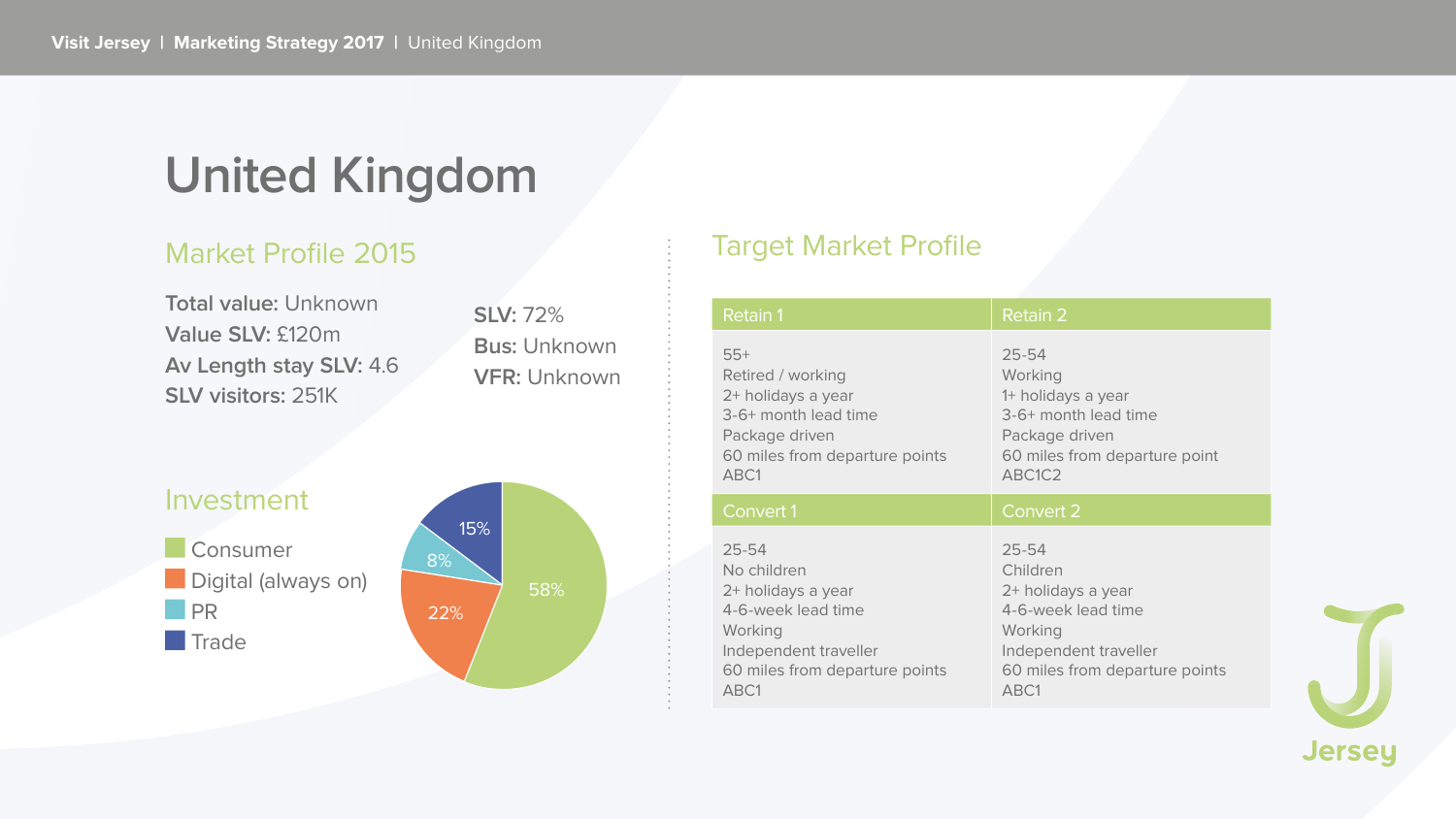# United Kingdom Key Campaign Dates

### Q1 2017

| Retain                      | <b>Campaign Dates</b> |
|-----------------------------|-----------------------|
| <b>Summer Campaign 1</b>    | Dec 2016 - Mar 2017   |
| <b>CI Heritage Festival</b> | Jan 2017 - Mar 2017   |
| Convert                     | <b>Campaign Dates</b> |
| <b>Winter Campaign</b>      | Jan 2017 - Mar 2017   |
|                             |                       |

| <b>Channels</b>                                                                                                      | <b>Campaign Information</b>                                                                                               |
|----------------------------------------------------------------------------------------------------------------------|---------------------------------------------------------------------------------------------------------------------------|
| Print<br><b>Direct Mail</b><br>Radio<br><b>PR</b><br><b>Email Marketing</b><br><b>Digital</b><br><b>Social Media</b> | <b>30 November</b><br><b>Full campaign scope</b><br>$\bullet$<br>Media plan<br>$\bullet$<br>Opportunities to get involved |
| <b>Channels</b>                                                                                                      | <b>Campaign Information</b>                                                                                               |
| <b>Digital</b><br><b>Social Media</b><br><b>Email Marketing</b><br><b>PR</b>                                         | <b>30 November</b><br>Full campaign scope<br>Media plan<br>$\bullet$<br>Opportunities to get involved                     |

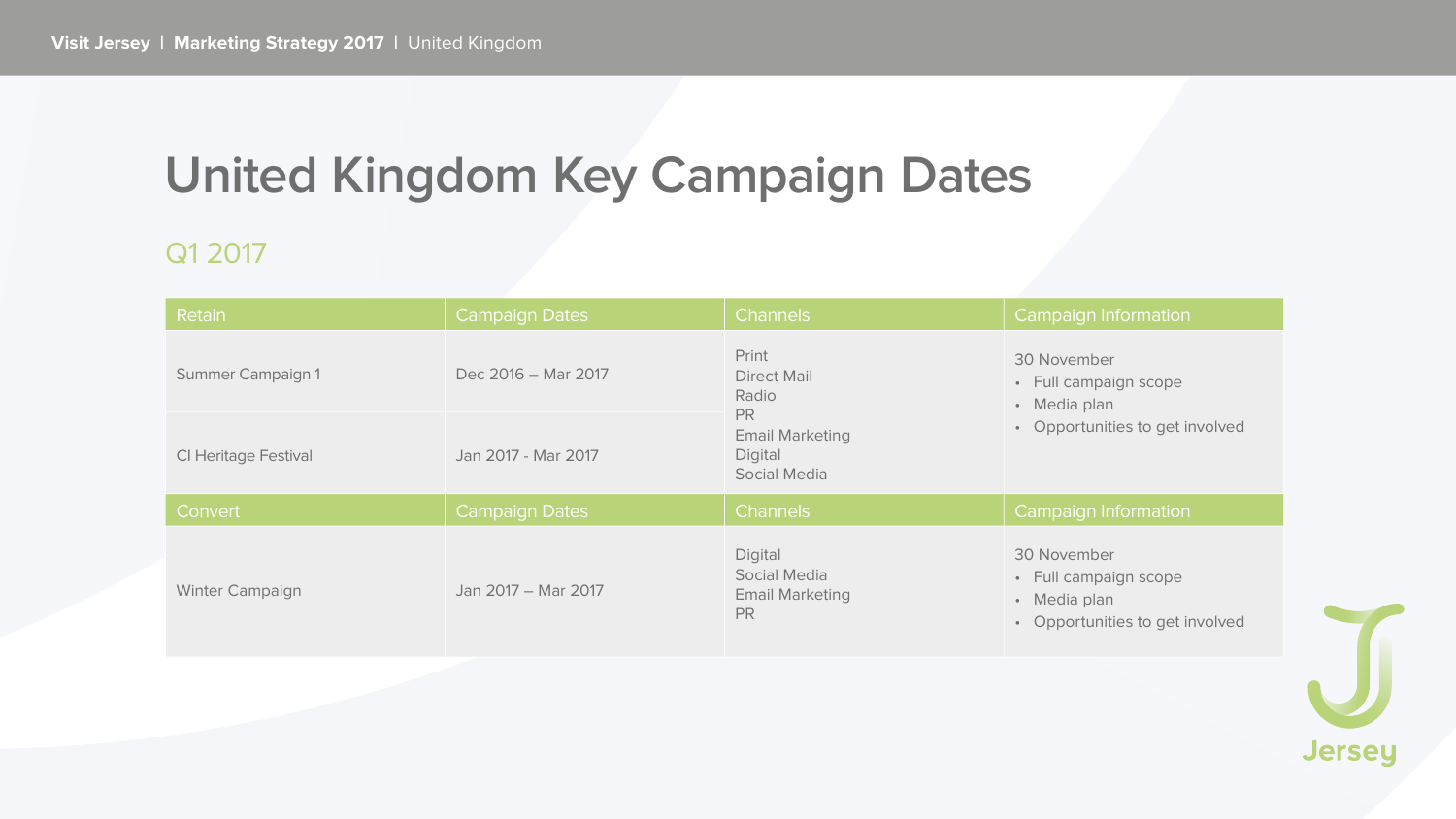# United Kingdom Key Campaign Dates

### Q2 2017

| Convert                  | <b>Campaign Dates</b> |
|--------------------------|-----------------------|
| <b>Summer Campaign 2</b> | May 2017 - July 2017  |

## Q4 2017

| Convert / Retain       | <b>Campaign Dates</b>          | <b>Channels</b>                                                                                               | <b>Campaign Information</b>                                                                  |
|------------------------|--------------------------------|---------------------------------------------------------------------------------------------------------------|----------------------------------------------------------------------------------------------|
| <b>Autumn Campaign</b> | September 2017 - November 2017 | <b>On-demand television</b><br>Print<br>Digital<br><b>Social Media</b><br><b>Email Marketing</b><br><b>PR</b> | <b>July 2017</b><br>• Full campaign scope<br>• Media plan<br>• Opportunities to get involved |

#### Channels

On-demand television Digital **Social Media Email Marketing Experiential Marketing** PR

#### **Campaign Information**

March 2017

- Full campaign scope
- Media plan
- Opportunities to get involved

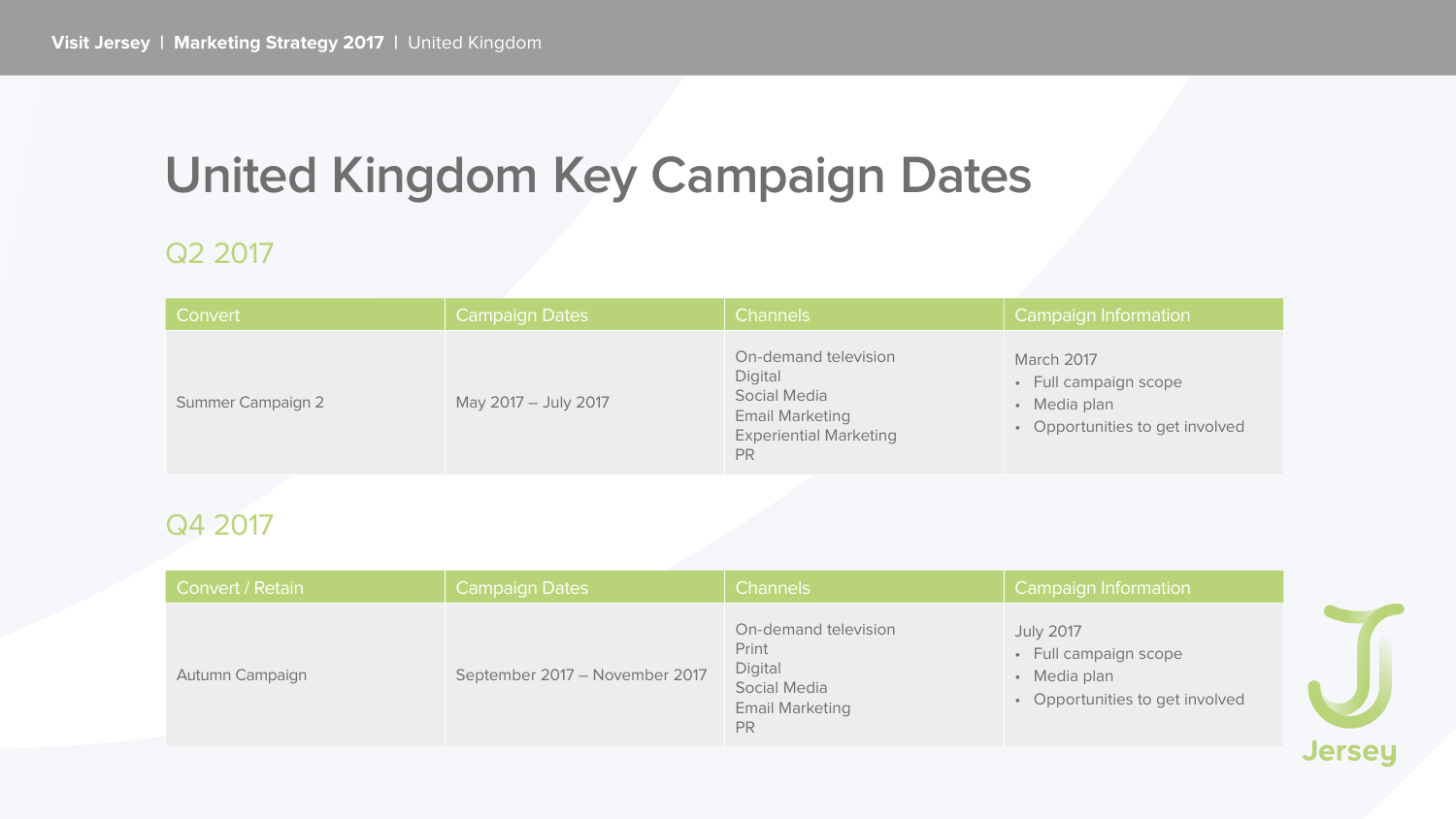## France

### **Market Profile 2015**

**SLV visitors: 36K** Value SLV: £10.5m Av Length stay SLV: 2.1 DT visitors: 108K DT value: £3.1m

SLV: 30% (Estimated) Day trippers: 70% (Estimated) **Bus: Unknown VFR: Unknown** 

## Investment Consumer Digital (always on) **DR** Trade



### **Target Market Profile**

#### Day-tripper

25-54 (or groups) Children 2+ holidays a year Holidaying in the region Working Independent traveller ABC1

#### **Short stay**

25-54 no Children 2+ holidays a year West / North West France Working Independent traveller ABC1

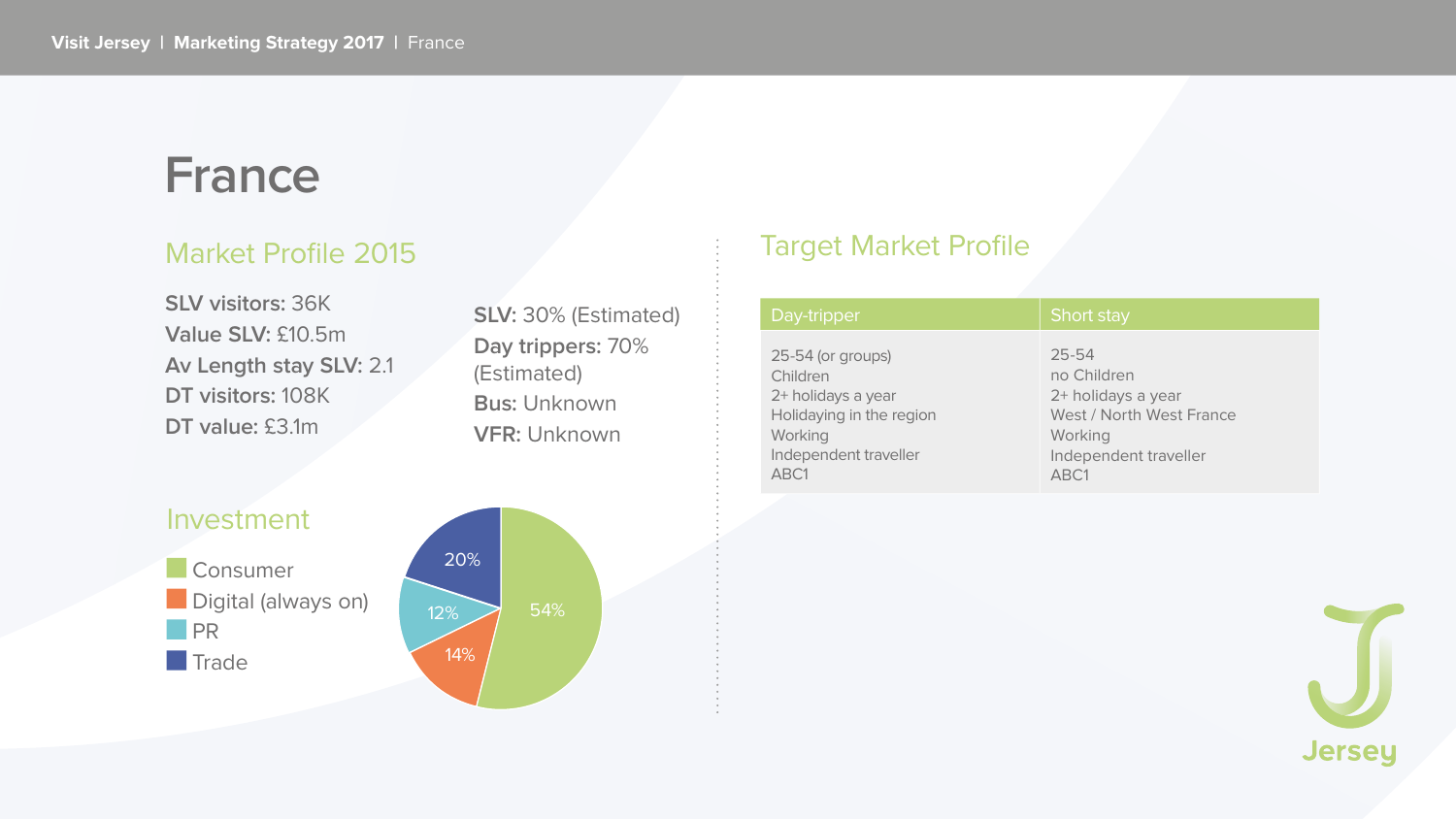# France Key Campaign Dates

### Q1 2017

| <b>Short Stay / Day Trip</b> | <b>Campaign Dates</b> |
|------------------------------|-----------------------|
| <b>Winter Campaign</b>       | Jan 2017 - Mar 2017   |
| <b>CI Heritage Festival</b>  | Jan 2017 - Mar 2017   |

### Q<sub>2</sub> 2017

| <b>Short Stay / Day Trip</b> | <b>Campaign Dates</b> |  |  |
|------------------------------|-----------------------|--|--|
| <b>Spring Campaign</b>       | Mar 2017 - May 2017   |  |  |

#### **Channels**

**Email Marketing** Digital **Social Media** PR

#### **Campaign Information**

December 2016

- Full campaign scope
- · Media plan
- Opportunities to get involved

| <b>Channels</b>                                                              | <b>Campaign Information</b>                                                               |  |
|------------------------------------------------------------------------------|-------------------------------------------------------------------------------------------|--|
| <b>Email Marketing</b><br><b>Digital</b><br><b>Social Media</b><br><b>PR</b> | February 2017<br>• Full campaign scope<br>• Media plan<br>• Opportunities to get involved |  |

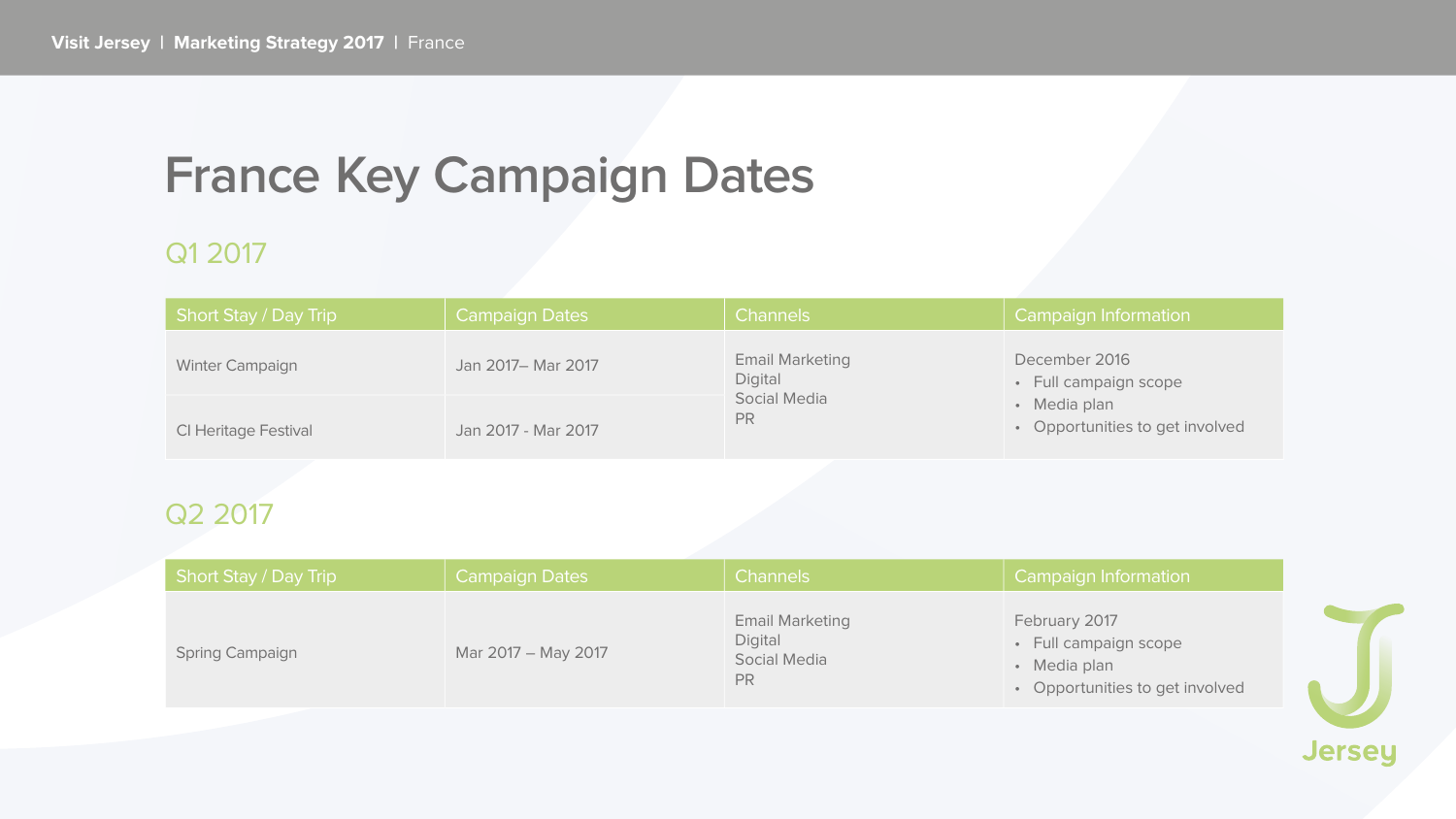# France Key Campaign Dates

### Q3 2017

| Day Trip                         | <b>Campaign Dates</b> |
|----------------------------------|-----------------------|
| <b>Tactical Partner Activity</b> | Jul 2017 - Sept 2017  |

### Q4 2017

| Day Trip               | <b>Campaign Dates</b> |
|------------------------|-----------------------|
| <b>Autumn Campaign</b> | Sept 2017 - Nov 2017  |

#### **Channels**

#### **Campaign Information**

**Email Marketing** Digital **Social Media** PR

March 2017

- Full activity scope
- Opportunities to get involved

**Campaign Information** 

**Email Marketing** Digital **Social Media** PR

#### **July 2017**

- Full campaign scope
- Media plan
- Opportunities to get involved

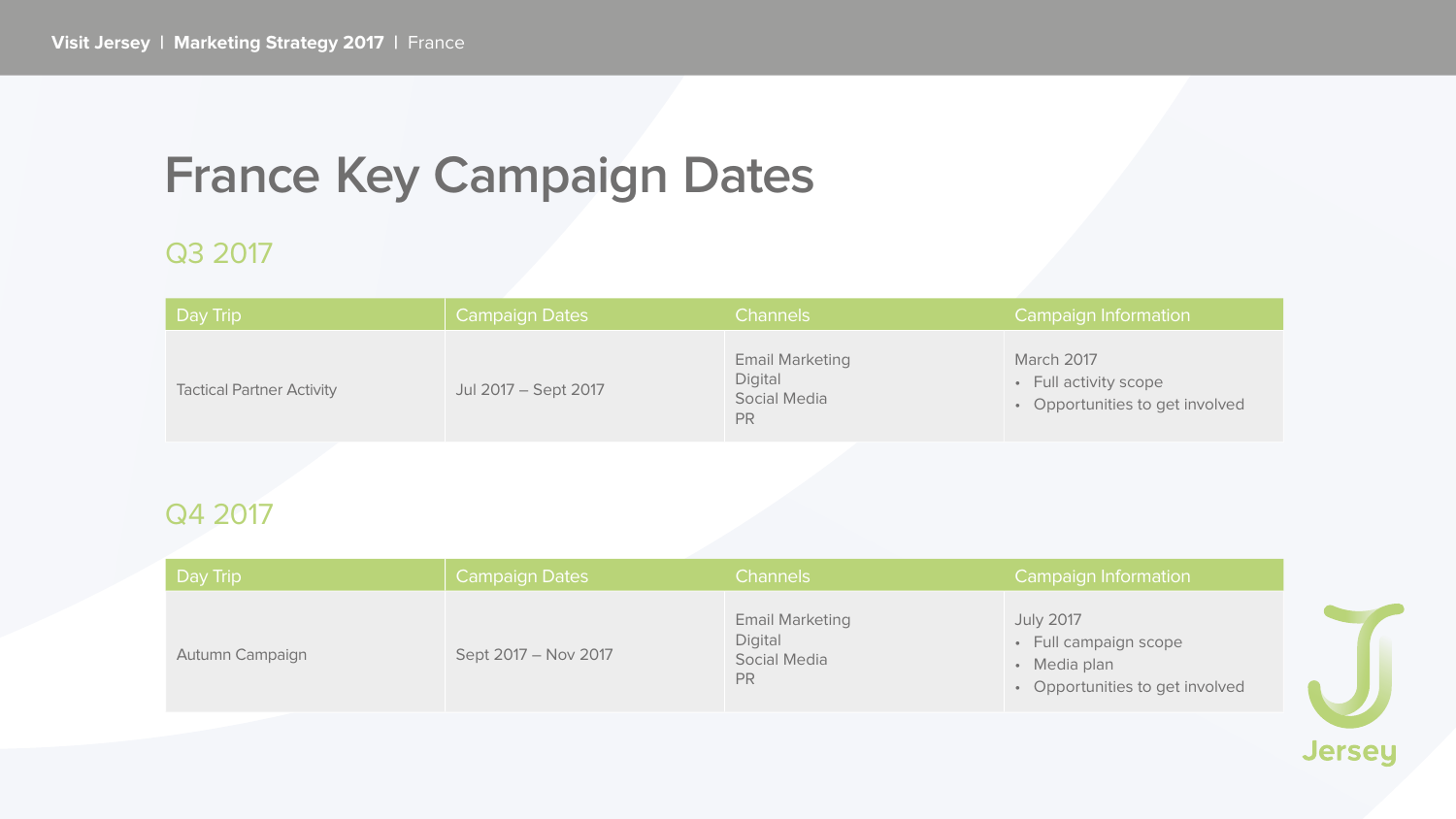# Germany

### **Market Profile 2015**

**SLV visitors: 13.7K** Value SLV: £10.9m Av Length stay SLV: 5.9

SLV: 90% + (Estimated) **Bus: Unknown VFR: Unknown** 



### **Target Market Profile**

| <b>Retain &amp; Grow</b>       | Convert                        |
|--------------------------------|--------------------------------|
| $55+$                          | $25 - 54$                      |
| Retired / working              | no Children                    |
| 2+ holidays a year             | 2+ holidays a year             |
| 3-6+ month lead time           | 60 miles from departure points |
| Package driven                 | Working                        |
| 60 miles from departure points | Independent traveller          |
| ABC1                           | ABC1                           |

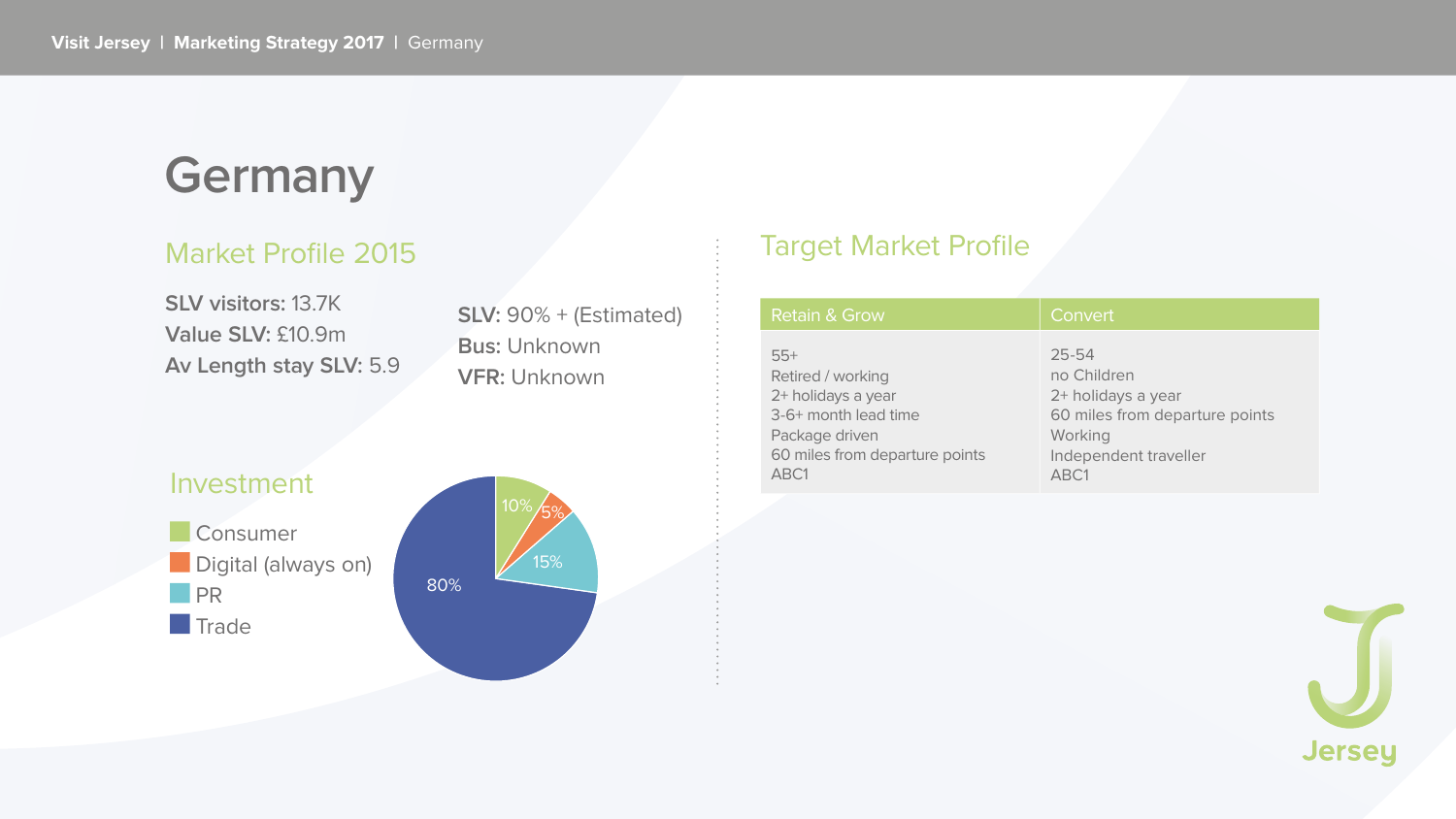# **Germany Key Campaign Dates**

### Q1 2017 onwards

| <b>Retain / Grow / Convert</b> | <b>Campaign Dates</b> |  |
|--------------------------------|-----------------------|--|
| <b>CO-OP campaigns</b>         | Jan 2017 – Aug 2017   |  |
| <b>Tactical opportunities</b>  | Jan 2017 Ongoing      |  |

| <b>Channels</b>                                                                                | <b>Campaign Information</b> |
|------------------------------------------------------------------------------------------------|-----------------------------|
| Radio<br>Print<br><b>Email Marketing</b><br><b>Digital</b><br><b>Social Media</b><br><b>PR</b> | N/A                         |
| <b>Email Marketing</b><br><b>Digital</b><br><b>Social Media</b>                                | N/A                         |

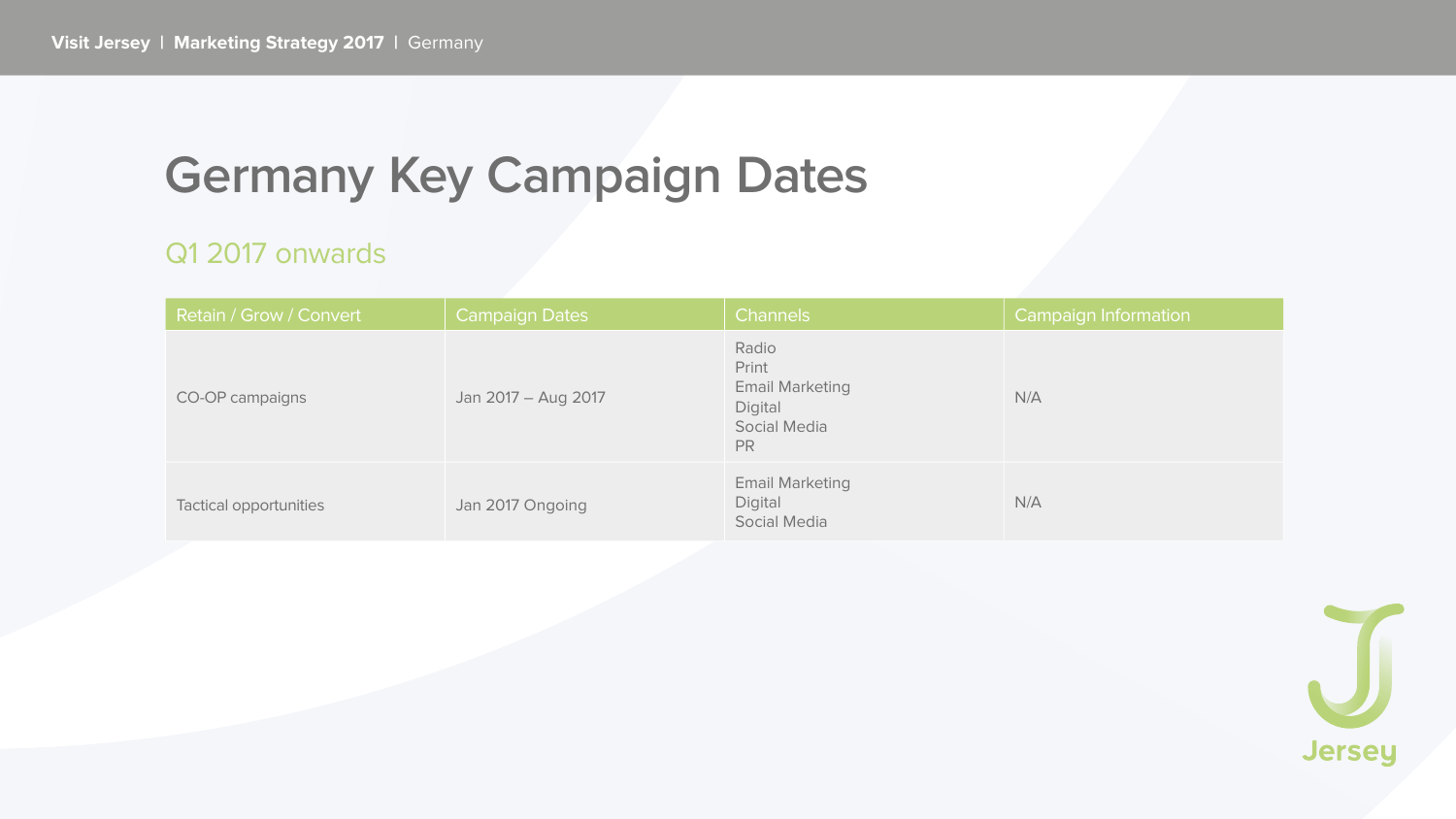# **Marketing Evaluation**



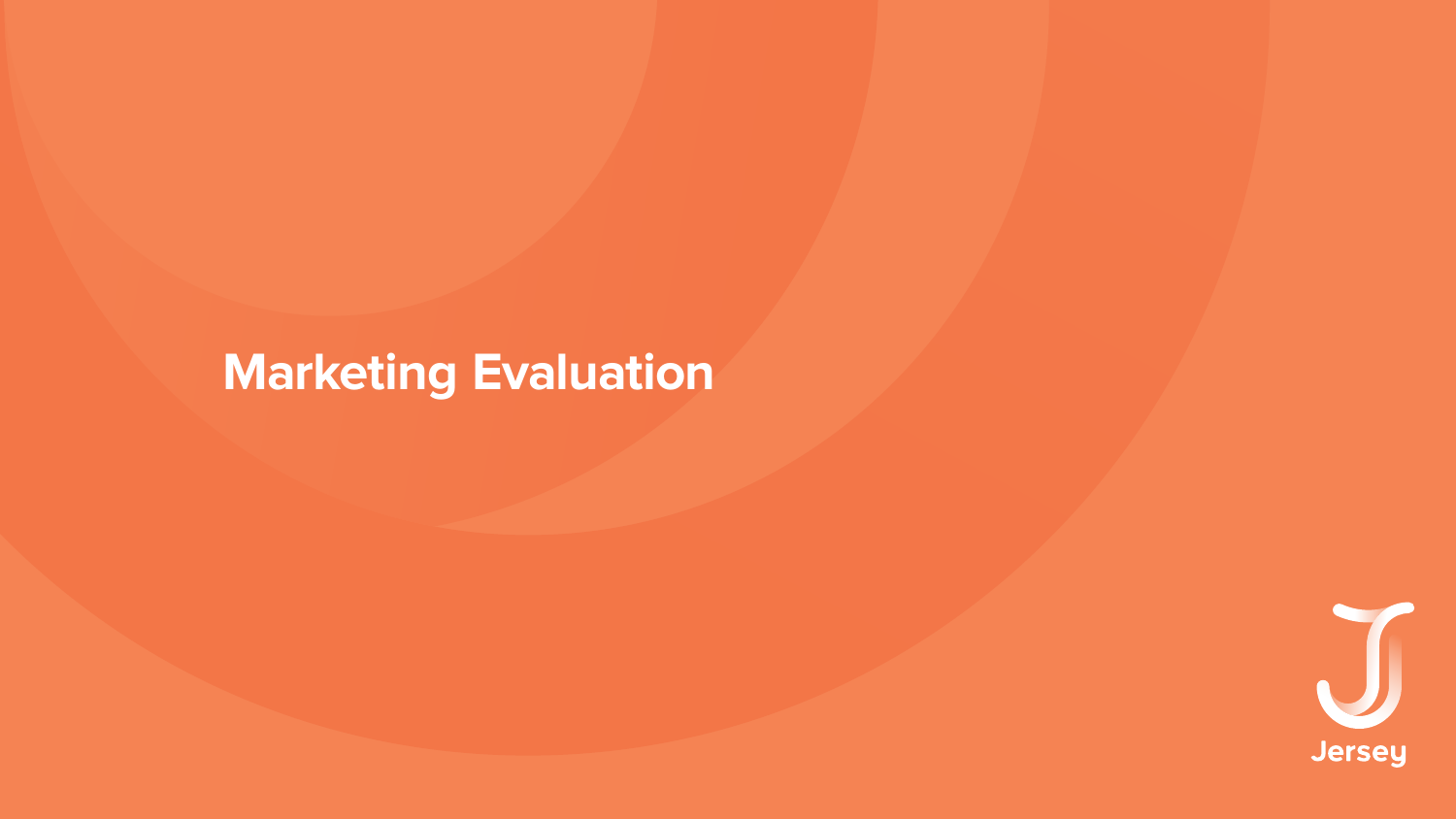# **Marketing Evaluation**

| Indicator                    | <b>Measurement</b>             |  |
|------------------------------|--------------------------------|--|
| <b>Brand Performance</b>     | <b>Brand sentiment</b>         |  |
| <b>Marketing Performance</b> | Return on investment of 5 to 1 |  |

| How                                                                                                                                                                                                                                        | <b>Target</b>                                                                                                        |  |
|--------------------------------------------------------------------------------------------------------------------------------------------------------------------------------------------------------------------------------------------|----------------------------------------------------------------------------------------------------------------------|--|
| Visits Jersey will conduct a<br>periodic survey (March / October)<br>of a representative sample of our<br>target audiences to gauge brand<br>perception across the following<br>attributes: awareness,<br>consideration, intent and booked | • Benchmark available Dec 2016<br><b>First wave of results May 2017</b><br>• Second wave of results<br>November 2017 |  |
| Visit Jersey expects to return £5<br>to the visitor economy for every<br>£1 spent. This will be measured<br>through a series of evaluation<br>surveys administered to those<br>exposed to our activity                                     | • ROI: £25 MILLION<br>76K Incremental visits<br>• 267K Incremental bed nights                                        |  |

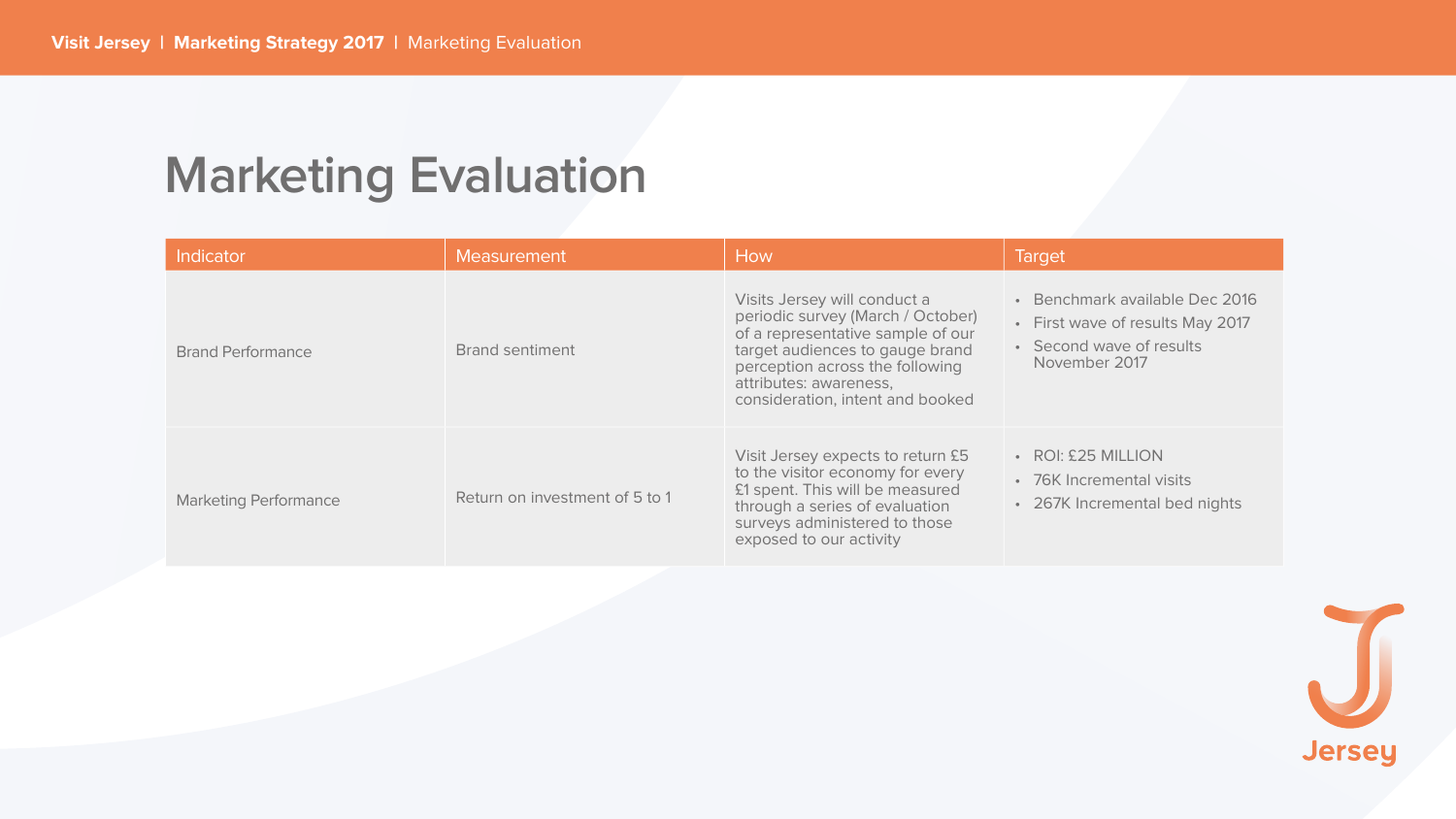# **Marketing Evaluation**

| Indicator                   | <b>Measurement</b>                                                  | How                                                                                         | <b>Target</b>                                                                                               | Reported                                                                                                |
|-----------------------------|---------------------------------------------------------------------|---------------------------------------------------------------------------------------------|-------------------------------------------------------------------------------------------------------------|---------------------------------------------------------------------------------------------------------|
| <b>Activity Performance</b> | Visitor traffic<br>Data captured<br>Social following                | Traffic, data, and social following<br>will be measured through<br>standard analytics tools | Visitor traffic: 1.5 Million visitors<br>(+10% on previous year)<br>Data captured: 40K<br>• Social audience | • Quarterly (trade newsletter)<br><b>Annual report</b><br>$\bullet$                                     |
| <b>Trade Performance</b>    | <b>Partner referrals</b><br>$\bullet$<br><b>Satisfaction survey</b> | Referrals will be reported with<br>standard analytics tools and a<br>partner dashboard      | • Partner referrals: 130K<br>• Plus 2 points on 2016 result                                                 | Quarterly (trade newsletter)<br>$\bullet$<br>(breakdown available on next slide<br><b>Annual report</b> |